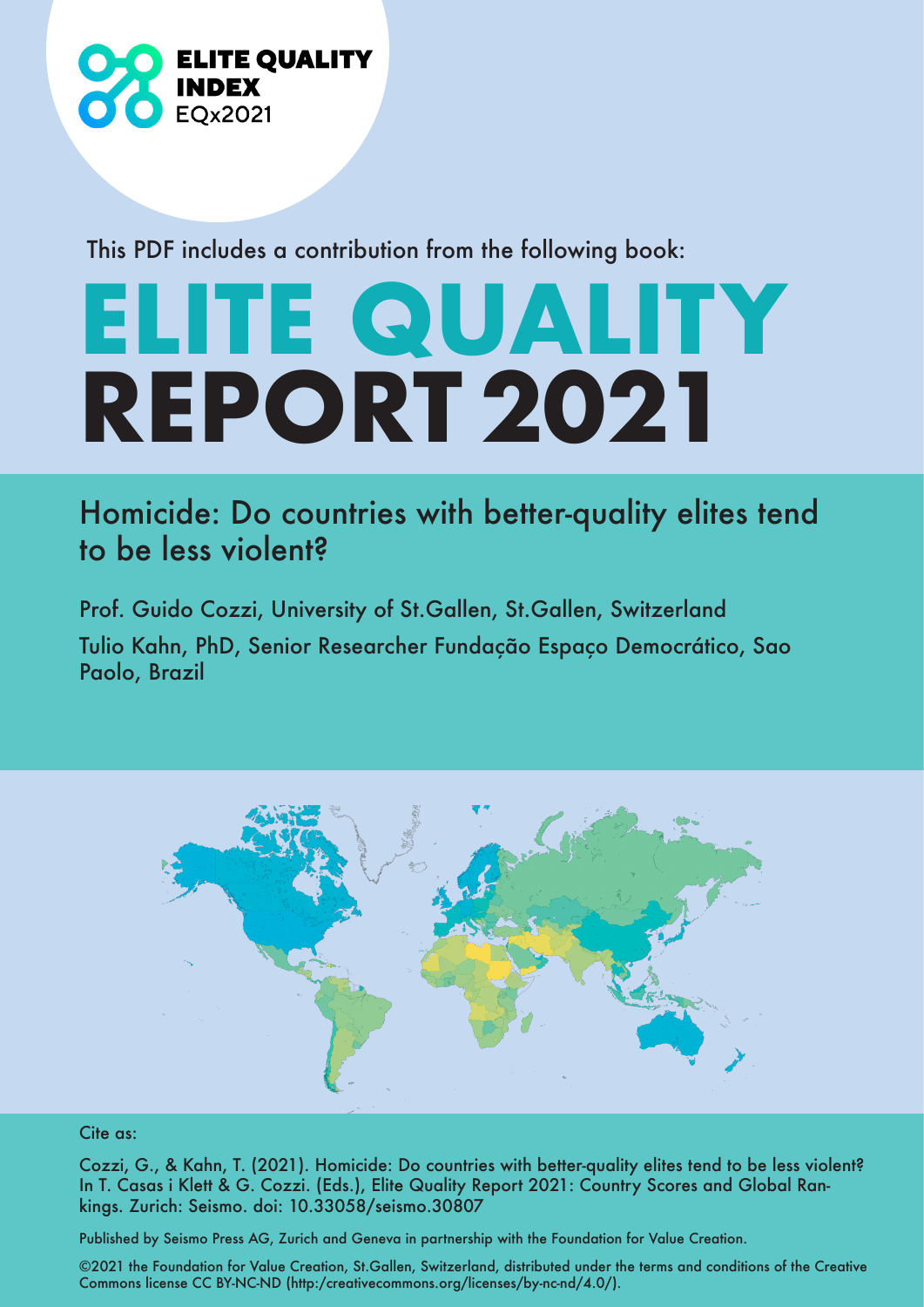#### **Homicide rate Indicator Scorecard (HOM): Do countries with better quality elites tend to be less violent?**

The EQx2021 has incorporated an Indicator for the intentional Homicide rate (HOM, iii.8) in 101 countries. This allows us to specifically analyze the relationship between this Indicator and national Elite Quality. In general, one can state that the better the quality of the national elite system, the lower the level of violence in a country, as elites will develop institutions that do not allow criminal business models to prosper in their political economy. Violence is the key asset in the business model of crime while the heuristic for violence used in the EQx is the homicide rate.

But the impact of violence is far from simple and not always linear. Firstly, violence affects elites, as it is an obstacle to economic and social development. In this sense, violence impacts the business models of elites and their ability to create value and hence Elite Quality. Specifically, it reduces investment, affects tourism, and blights the general quality of life across society. Therefore, we have a two-way road where if the elite system accepts criminal business models, the resultant violence hurts it just as much as non-elites.

However, despite this general conjecture, there are notable exceptions. Some countries hold a high position in the EQx Rankings but also suffer from relatively high homicide rates. Conversely, some countries with low homicide rates are poorly positioned in the EQx. Numerous factors, including religion, access to firearms, culture, gang presence and drug trafficking, economic and political transition, enable business models based on violence.

**Visual 4.1:** EQx clusters for HOM analysis

| <b>EQx Cluster</b>          | <b>Average HOM</b><br>(raw data) |  |  |  |  |
|-----------------------------|----------------------------------|--|--|--|--|
| <b>High Elite Quality</b>   | 1.3                              |  |  |  |  |
| Average                     | 1.0                              |  |  |  |  |
| <b>Eastern Europe</b>       | 3.7<br>50                        |  |  |  |  |
| <b>USA</b>                  |                                  |  |  |  |  |
| Muslim                      | 0.5                              |  |  |  |  |
| <b>Middle Elite Quality</b> | 5.8                              |  |  |  |  |
| Average                     | 5.3                              |  |  |  |  |
| War/Civil War               | 2.5<br>27.2                      |  |  |  |  |
| Gang/Drugs                  |                                  |  |  |  |  |
| Muslim                      | 07                               |  |  |  |  |
| Low Elite Quality           | 10.5                             |  |  |  |  |
| Average                     | 3.9                              |  |  |  |  |
| War/Civil War               | 8.1                              |  |  |  |  |
| Gang/Drugs                  | 269                              |  |  |  |  |
| Muslim                      | 2.0                              |  |  |  |  |
| <b>General Total</b>        | 6.0                              |  |  |  |  |

For this analysis, the 101 countries assessed in the HOM have been divided into three Elite Quality clusters: high Elite Quality (rank # 1 to 38); middle Elite Quality (rank # 38 to 77); and low Elite Quality (rank # 78 to 151). We observe that the average Homicide rate is 1.3 per 100,000 people in the high Elite Quality group, rising to 5.8 per 100,000 people in the middle Elite Quality group, and then escalating again to 10.5 per 100,000 people in the low Elite Quality group. The average HOM rates for the three EQx clusters are presented in the Visual 4.1.

Although the US has a high EQx Ranking (rank # 5), it is a known exception within this select group due to its historical particularities, social and racial inequalities, and ease of access to firearms. It has a Homicide rate (HOM, iii.8, rank # 69) of around 5 per 100,000 people. The same is true in Eastern European countries such as Estonia (HOM, iii.8, rank # 48), Latvia (HOM, iii.8, rank # 65), and Lithuania (HOM, iii.8, rank # 67) which have only recently transitioned to liberal capitalist democracies but still retain many characteristics from the previous system and still have high HOM rates. On the other hand, and this is true for all three EQx clusters, countries with an Arab culture and a large Muslim population tend to record low levels of homicide. This is apparent to such an extent that they skew the HOM average lower in all three clusters.

Several Latin and Central American countries have severe problems with endemic violence. These are related to the persistent presence of business models that support gang presence and drug trafficking, high social inequality, poor urbanization, criminal justice inefficiency, and high alcohol consumption. The region has the highest Homicide rate globally (Venezuela, El Salvador, Honduras all rank # 79). These countries increase the average homicide rates for both the middle and low EQx clusters.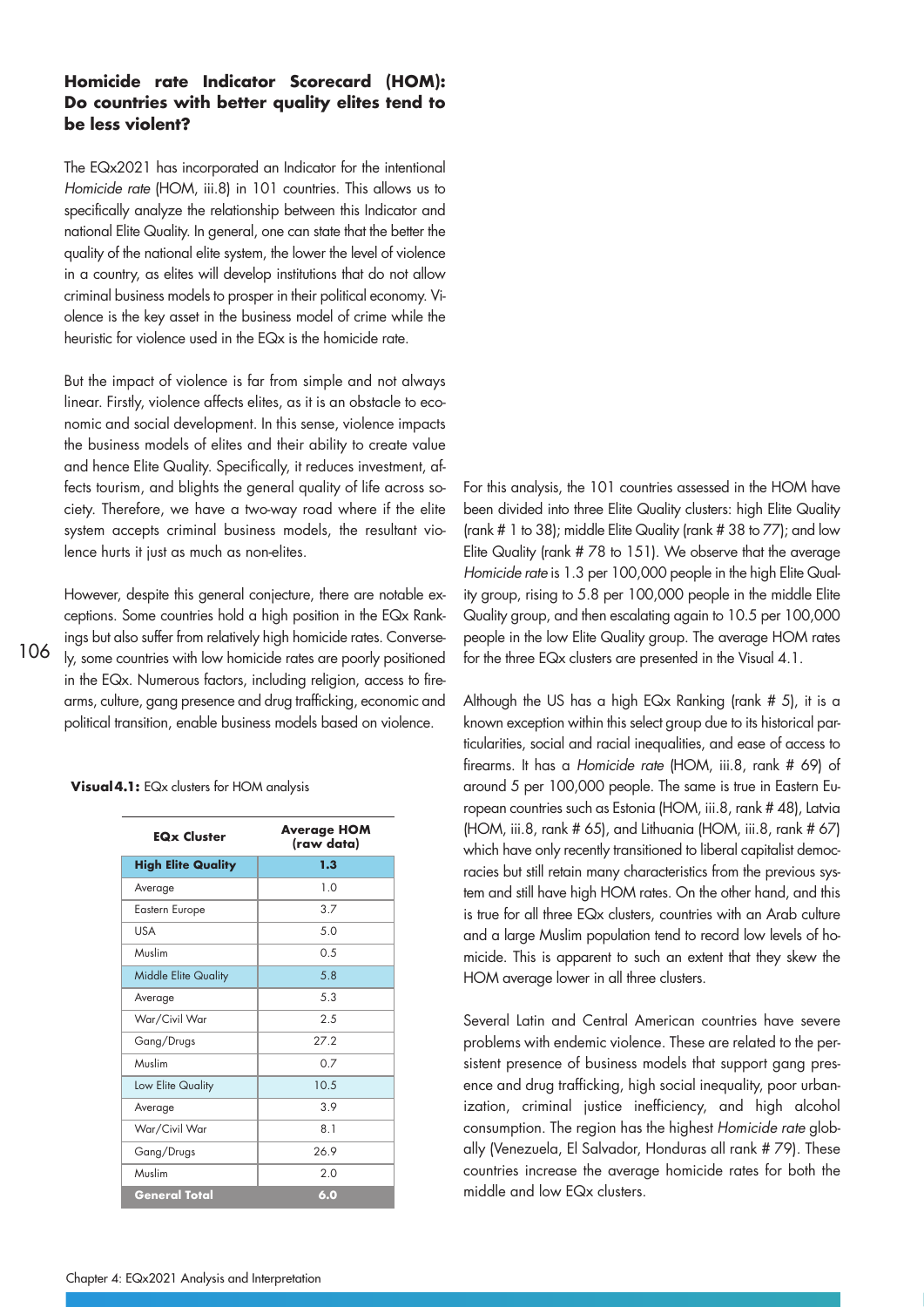| EQx2021 Indicator Family Scorecard<br>Homicide rate |                                         |                                                                   |                                                                                                           |                                                                                                                                                                                                                        |                                                                                                                                       |                     |           |              |                                                                                                                                                                                                                            |  |
|-----------------------------------------------------|-----------------------------------------|-------------------------------------------------------------------|-----------------------------------------------------------------------------------------------------------|------------------------------------------------------------------------------------------------------------------------------------------------------------------------------------------------------------------------|---------------------------------------------------------------------------------------------------------------------------------------|---------------------|-----------|--------------|----------------------------------------------------------------------------------------------------------------------------------------------------------------------------------------------------------------------------|--|
| Sub-Index (L2)                                      |                                         | Value                                                             |                                                                                                           |                                                                                                                                                                                                                        | Description                                                                                                                           |                     |           |              |                                                                                                                                                                                                                            |  |
| Index Area (L2)                                     |                                         | <b>Political Value</b>                                            |                                                                                                           |                                                                                                                                                                                                                        | A country's Homicide rate measures the number of homicides per 100,000 people per year.                                               |                     |           |              |                                                                                                                                                                                                                            |  |
| <b>Taking Income</b>                                |                                         |                                                                   |                                                                                                           |                                                                                                                                                                                                                        |                                                                                                                                       |                     |           |              |                                                                                                                                                                                                                            |  |
| Pillar (L3)                                         |                                         |                                                                   |                                                                                                           |                                                                                                                                                                                                                        |                                                                                                                                       |                     |           |              |                                                                                                                                                                                                                            |  |
| Indicator Code (L4)<br>iii.8_HOM                    |                                         |                                                                   |                                                                                                           |                                                                                                                                                                                                                        |                                                                                                                                       |                     |           |              |                                                                                                                                                                                                                            |  |
|                                                     | Indicator weight (in EQx)               | 0.7%                                                              |                                                                                                           |                                                                                                                                                                                                                        |                                                                                                                                       |                     |           |              |                                                                                                                                                                                                                            |  |
| Indicator weight (in Pillar)<br>8.8%                |                                         |                                                                   |                                                                                                           |                                                                                                                                                                                                                        |                                                                                                                                       |                     |           |              |                                                                                                                                                                                                                            |  |
| 101<br>Countries covered                            |                                         |                                                                   |                                                                                                           | Rationale                                                                                                                                                                                                              |                                                                                                                                       |                     |           |              |                                                                                                                                                                                                                            |  |
| Year of inclusion in EQx<br>2021                    |                                         |                                                                   |                                                                                                           | The Homicide rate is a proxy Indicator for internal peace (and has, as its counterpart, the Battle-related                                                                                                             |                                                                                                                                       |                     |           |              |                                                                                                                                                                                                                            |  |
| Conceptual optimum<br>-1                            |                                         |                                                                   | deaths Indicator that measures external peace). The lack of internal peace compromises the ability of the |                                                                                                                                                                                                                        |                                                                                                                                       |                     |           |              |                                                                                                                                                                                                                            |  |
| Year Used                                           |                                         | 2016 - 2018                                                       |                                                                                                           | agents of the political economy to develop Value Creation business models. Furthermore, the absence of<br>domestic security signifies a failure to deliver inclusive Political Value. High crime rates, the effects of |                                                                                                                                       |                     |           |              |                                                                                                                                                                                                                            |  |
| Data Source                                         |                                         | <b>The United Nations</b><br>Office on Drugs and<br>Crime (UNODC) |                                                                                                           |                                                                                                                                                                                                                        | the Taking Income Pillar. Finally, homicide is an ultimate form of Value Extraction; if crime is a tolerated<br>and social breakdown. |                     |           |              | which fall disproportionally on non-elites, are effectively a tax on citizens. Hence, this Indicator is part of<br>business model it results in measurable economic loss which accrues in the context of immense suffering |  |
| Rank /101                                           | Country                                 | Score                                                             |                                                                                                           | Rank /101                                                                                                                                                                                                              | Country                                                                                                                               | Score               | Rank /101 | Country      | Score                                                                                                                                                                                                                      |  |
| 1                                                   | Singapore                               | 100                                                               |                                                                                                           | 51                                                                                                                                                                                                                     | Azerbaijan                                                                                                                            | 53                  | 97        | South Africa | $\mathsf{O}\xspace$                                                                                                                                                                                                        |  |
| $\mathbf 2$                                         | Japan                                   | 95                                                                |                                                                                                           | 52                                                                                                                                                                                                                     | Georgia                                                                                                                               | 53                  |           |              |                                                                                                                                                                                                                            |  |
| 3                                                   | Oman                                    | 94                                                                |                                                                                                           | 53                                                                                                                                                                                                                     | Albania                                                                                                                               | 52                  |           |              |                                                                                                                                                                                                                            |  |
| $\overline{4}$                                      | Indonesia                               | 86                                                                |                                                                                                           | 54                                                                                                                                                                                                                     | Myanmar                                                                                                                               | 52                  |           |              |                                                                                                                                                                                                                            |  |
| $\sqrt{5}$                                          | Norway                                  | 83                                                                |                                                                                                           | 55                                                                                                                                                                                                                     | Bangladesh                                                                                                                            | 51                  |           |              |                                                                                                                                                                                                                            |  |
| 6<br>$\overline{7}$                                 | Slovenia<br><b>United Arab Emirates</b> | 83<br>82                                                          |                                                                                                           | 56<br>57                                                                                                                                                                                                               | Belarus<br>Sri Lanka                                                                                                                  | 51<br>51            |           |              |                                                                                                                                                                                                                            |  |
| $\bf8$                                              | China                                   | 81                                                                |                                                                                                           | 58                                                                                                                                                                                                                     | Lebanon                                                                                                                               | 50                  |           |              |                                                                                                                                                                                                                            |  |
| 9                                                   | Italy                                   | 80                                                                |                                                                                                           | 59                                                                                                                                                                                                                     | Hungary                                                                                                                               | 50                  |           |              |                                                                                                                                                                                                                            |  |
| 10                                                  | Croatia                                 | 79                                                                |                                                                                                           | 60                                                                                                                                                                                                                     | Turkey                                                                                                                                | 50                  |           |              |                                                                                                                                                                                                                            |  |
| Ħ                                                   | Netherlands                             | 79                                                                |                                                                                                           | 61                                                                                                                                                                                                                     | Mauritius                                                                                                                             | 47                  |           |              |                                                                                                                                                                                                                            |  |
| 12                                                  | Switzerland                             | 79                                                                |                                                                                                           | 62                                                                                                                                                                                                                     | India                                                                                                                                 | 46                  |           |              |                                                                                                                                                                                                                            |  |
| 13<br>14                                            | Czech Republic<br>Korea, Rep.           | 79<br>78                                                          |                                                                                                           | 63<br>64                                                                                                                                                                                                               | Thailand<br>Pakistan                                                                                                                  | 46<br>42            |           |              |                                                                                                                                                                                                                            |  |
| 15                                                  | Spain                                   | 78                                                                |                                                                                                           | 65                                                                                                                                                                                                                     | Latvia                                                                                                                                | 39                  |           |              |                                                                                                                                                                                                                            |  |
| 16                                                  | New Zealand                             | 75                                                                |                                                                                                           | 66                                                                                                                                                                                                                     | Chile                                                                                                                                 | 39                  |           |              |                                                                                                                                                                                                                            |  |
| 17                                                  | Poland                                  | 75                                                                |                                                                                                           | 67                                                                                                                                                                                                                     | Lithuania                                                                                                                             | 39                  |           |              |                                                                                                                                                                                                                            |  |
| 18                                                  | Portugal                                | 73                                                                |                                                                                                           | 68                                                                                                                                                                                                                     | Kenya                                                                                                                                 | 37                  |           |              |                                                                                                                                                                                                                            |  |
| 19<br>20                                            | Ireland<br>Syrian Arab Republic         | 71<br>71                                                          |                                                                                                           | 69<br>70                                                                                                                                                                                                               | <b>United States</b><br>Cuba                                                                                                          | 37<br>37            |           |              |                                                                                                                                                                                                                            |  |
| 21                                                  | Australia                               | 71                                                                |                                                                                                           | 70                                                                                                                                                                                                                     | Kazakhstan                                                                                                                            | 37                  |           |              |                                                                                                                                                                                                                            |  |
| 22                                                  | Greece                                  | 70                                                                |                                                                                                           | 72                                                                                                                                                                                                                     | Argentina                                                                                                                             | 36                  |           |              |                                                                                                                                                                                                                            |  |
| 23                                                  | Germany                                 | 69                                                                |                                                                                                           | 73                                                                                                                                                                                                                     | Ecuador                                                                                                                               | 34                  |           |              |                                                                                                                                                                                                                            |  |
| 24                                                  | Austria                                 | 69                                                                |                                                                                                           | 74                                                                                                                                                                                                                     | Burundi                                                                                                                               | 33                  |           |              |                                                                                                                                                                                                                            |  |
| 25<br>26                                            | Denmark<br>Sweden                       | 68<br>67                                                          |                                                                                                           | 75<br>76                                                                                                                                                                                                               | Mongolia<br>Tanzania                                                                                                                  | 33<br>33            |           |              |                                                                                                                                                                                                                            |  |
| 27                                                  | Benin                                   | 67                                                                |                                                                                                           | 76                                                                                                                                                                                                                     | Ukraine                                                                                                                               | 33                  |           |              |                                                                                                                                                                                                                            |  |
| 27                                                  | Guinea-Bissau                           | 67                                                                |                                                                                                           | 78                                                                                                                                                                                                                     | Bolivia                                                                                                                               | 32                  |           |              |                                                                                                                                                                                                                            |  |
| 27                                                  | Uzbekistan                              | 67                                                                |                                                                                                           | 79                                                                                                                                                                                                                     | Philippines                                                                                                                           | 32                  |           |              |                                                                                                                                                                                                                            |  |
| 30                                                  | Slovak Republic                         | 66                                                                |                                                                                                           | 80                                                                                                                                                                                                                     | Afghanistan                                                                                                                           | 31                  |           |              |                                                                                                                                                                                                                            |  |
| 31                                                  | Bosnia and Herzegovina                  | 65                                                                |                                                                                                           | 81                                                                                                                                                                                                                     | Haiti                                                                                                                                 | 31                  |           |              |                                                                                                                                                                                                                            |  |
| 32<br>33                                            | France<br>United Kingdom                | 65<br>65                                                          |                                                                                                           | 82<br>83                                                                                                                                                                                                               | Paraguay<br>Nicaragua                                                                                                                 | 30<br>29            |           |              |                                                                                                                                                                                                                            |  |
| 34                                                  | Serbia                                  | 64                                                                |                                                                                                           | 84                                                                                                                                                                                                                     | Peru                                                                                                                                  | 28                  |           |              |                                                                                                                                                                                                                            |  |
| 35                                                  | Cyprus                                  | 64                                                                |                                                                                                           | 85                                                                                                                                                                                                                     | <b>Russian Federation</b>                                                                                                             | 27                  |           |              |                                                                                                                                                                                                                            |  |
| 36                                                  | Romania                                 | 64                                                                |                                                                                                           | 86                                                                                                                                                                                                                     | Panama                                                                                                                                | 24                  |           |              |                                                                                                                                                                                                                            |  |
| 37                                                  | <b>Burkina Faso</b>                     | 63                                                                |                                                                                                           | 87                                                                                                                                                                                                                     | Eswatini                                                                                                                              | 24                  |           |              |                                                                                                                                                                                                                            |  |
| 37<br>39                                            | Saudi Arabia<br>Bulgaria                | 63<br>63                                                          |                                                                                                           | 88<br>89                                                                                                                                                                                                               | Dominican Republic<br>Uganda                                                                                                          | 23<br>22            |           |              |                                                                                                                                                                                                                            |  |
| 40                                                  | Cameroon                                | 62                                                                |                                                                                                           | 90                                                                                                                                                                                                                     | Costa Rica                                                                                                                            | 21                  |           |              |                                                                                                                                                                                                                            |  |
| 40                                                  | Jordan                                  | 62                                                                |                                                                                                           | 91                                                                                                                                                                                                                     | Uruguay                                                                                                                               | 19                  |           |              |                                                                                                                                                                                                                            |  |
| 42                                                  | Morocco                                 | 62                                                                |                                                                                                           | 92                                                                                                                                                                                                                     | <b>Central African Republic</b>                                                                                                       | 10                  |           |              |                                                                                                                                                                                                                            |  |
| 43                                                  | Finland                                 | 59                                                                |                                                                                                           | 93                                                                                                                                                                                                                     | Guatemala                                                                                                                             | $\overline{7}$      |           |              |                                                                                                                                                                                                                            |  |
| 44                                                  | Armenia                                 | 58                                                                |                                                                                                           | 94                                                                                                                                                                                                                     | Colombia                                                                                                                              | $\sqrt{5}$          |           |              |                                                                                                                                                                                                                            |  |
| 45<br>46                                            | Belgium<br>Canada                       | 58<br>57                                                          |                                                                                                           | 95<br>96                                                                                                                                                                                                               | <b>Brazil</b><br>Mexico                                                                                                               | 3<br>$\overline{2}$ |           |              |                                                                                                                                                                                                                            |  |
| 47                                                  | Ghana                                   | 54                                                                |                                                                                                           | 97                                                                                                                                                                                                                     | Honduras                                                                                                                              | $\mathbf 0$         |           |              |                                                                                                                                                                                                                            |  |
| 48                                                  | Estonia                                 | 54                                                                |                                                                                                           | 97                                                                                                                                                                                                                     | Jamaica                                                                                                                               | $\mathbf 0$         |           |              |                                                                                                                                                                                                                            |  |
| 49                                                  | Kyrgyz Republic                         | 53                                                                |                                                                                                           | 97                                                                                                                                                                                                                     | El Salvador                                                                                                                           | $\mathsf{o}\,$      |           |              |                                                                                                                                                                                                                            |  |
|                                                     |                                         |                                                                   |                                                                                                           |                                                                                                                                                                                                                        |                                                                                                                                       | $\mathsf{o}\,$      |           |              |                                                                                                                                                                                                                            |  |

The Elite Quality Report 2021 (EQx2021) provides Country Scores & Global Rank for 151 countries @Foundation for Value Creation 2021

107

### Elite Quality Report, EQx2021